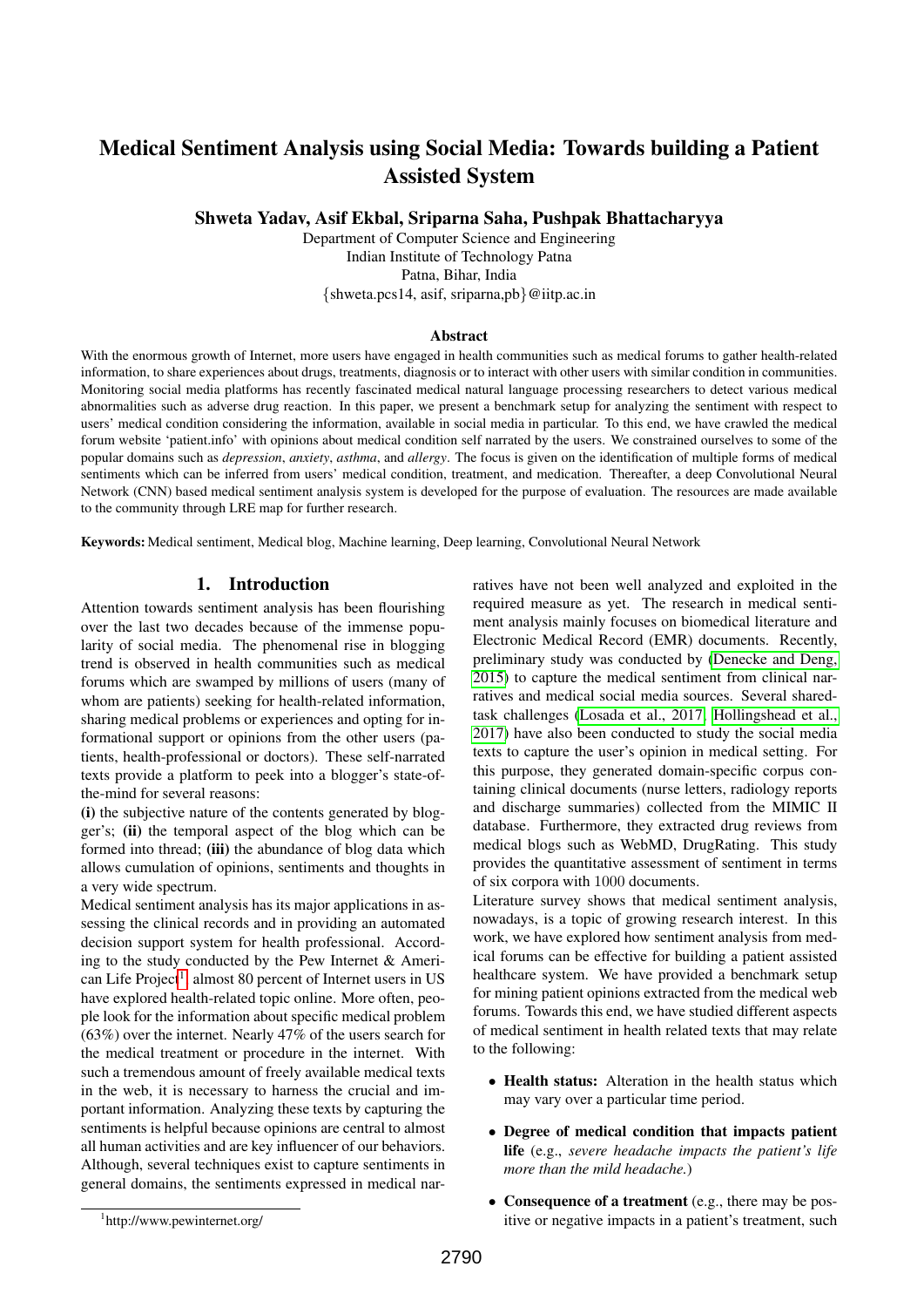<span id="page-1-0"></span>

| Classification 1: Medical Condition                                                                                                                                                                         |             | <b>Classification 2: Medication</b>                                                                                                                                                                                                                |                                 |
|-------------------------------------------------------------------------------------------------------------------------------------------------------------------------------------------------------------|-------------|----------------------------------------------------------------------------------------------------------------------------------------------------------------------------------------------------------------------------------------------------|---------------------------------|
| <b>Medical Blog</b>                                                                                                                                                                                         | Label       | Medical Blog                                                                                                                                                                                                                                       | Label                           |
| This morning I had an attack of it<br>that was very sudden and very<br>intense. I felt an incredible surge of<br>unsteadiness.                                                                              | Exist       | Hi been on Sertaline now for abut 4 weeks.<br>Maybe nearer 5. I started on 25mg and now<br>been on 50 for around 2 or 3 weeks.<br>My mood has definitely improved and<br>I am alot calmer                                                          | Effective                       |
| Previously I have taken flixonase and<br>beconase which has given no long term<br>relief 10 days ago I went back to the<br>doctor and was given Betnesol. This has<br>immediately relieved me all symptoms. | Recover     | Had anxiety for few months on citalopram<br>propanolol and 2mg diazapam. Took first<br>diazapam today as I have health anxiety<br>and was scared to take them. Nothing seems<br>to help been in bed for two days can't sleep<br>waking at 3 4 5 am | Ineffective                     |
| I recently started lexapro 3 days, I'm<br>absolutely lost I feel weak and shaky<br>everyday and can't eat right I don't<br>sleep normal. I'll die young and the<br>cause will be cardiac arrest             | Deteriorate | I've been feeling a bit off still Day 6 that<br>I haven't taken my citalopram. Anxiety is<br>down, but now I'm starting to feel more<br>and more off Random high chest pains<br>Plus feeling a bit foggy and spacey                                | Serious adverse<br>effect (SAE) |

Table 1: Exemplar description of annotation scheme. The words in bold represent possible sentiments.

as *'flixonase and beconase which has given no long term relief '*.)

- Opinions towards a treatment (e.g., a patient can have an adverse reaction after consumption of drug)
- Certainty of a diagnosis: (e.g., Health professional can be certain of some diagnosis.)

Medical sentiment can be studied at the various aspects like 'medical condition', 'treatment', 'procedure', etc. which can directly impact the users' health conditions. By analyzing patient status periodically, any progress or deterioration can be identified. Any user expresses his/her medical condition implicitly or explicitly. Implicit sentiment in medical context concerns mentioning of the symptoms, for instance consider the blog: *'I recently started lexapro 3 days, I'm on extreme weight loss*. Here, 'weight loss as in such does not reflect anything negative but in the above sentence, it represents the adverse drug reaction where sentiment is implicitly defined to be negative. These require additional information for making correct interpretation. In case of explicit sentiment, it is relatively much easier to analyze the health conditions. For example, consider "*I recently started lexapro 3 days, I'm absolutely lost I feel weak and shaky everyday". Here, absolutely lost, weak and shaky* provide symptoms which are explicitly defined.

For this work, we have collected a corpus consisting of 7, 490 user blog posts from popular medical forum 'patient.info' which is split on the basis of two major medical sentiment aspects, namely 'medical condition' and 'treatment'. The corpus is manually annotated with a predefined set of categories. Finally a Convolutional Neural Network (CNN) based model is developed for medical sentiment classification.

To the best of our knowledge, there is no existing benchmark setup available for medical sentiment analysis. We believe that creating such a resource might be beneficial for building a patient assisted healthcare monitoring system. Below the contributions of our work are summarized:

1. Introduction of a novel annotation scheme for analyzing medical sentiment;

2. Development of an annotated medical sentiment corpus; 3. Building a deep CNN based medical sentiment classification system;

4. More deeper analysis of the sentiments with respect to medical domain.

The paper is structured as follows: Related works is presented in Section 2. The annotation scheme is introduced in Section 3. Section 4 discusses the method for corpus collection and annotation. In Section 5, we describe our method for capturing the medical sentiments. The results of the annotation study are presented in Section 6. At the end of the paper, we provide pointers for future work.

# 2. Related Works

Recent years have witnessed rapid proliferation in research on identifying and assembling subjective expressions or other non-factual expressions of textual contents characterizing peoples' opinions, feelings or emotions using medical blog texts. In general, we can categorize the existing works utilizing medical blog texts into three groups as follows:

• Polarity Classification: Some of the popular works include the studies carried out by Xia et al. [\(2009\)](#page-7-0) which aimed to classify the patient opinions in eight categories and observed its polarity (positive, negative). Sokolova et al. [\(2011\)](#page-6-3) also focused on classifying the tweets on the basis of sentiment (positive, negative and neutral). They used bag-of-words (BoWs) as features to learn several classifiers such as naive Bayes, decision trees and support vector machines. Study conducted by Biyani et al. [\(2013\)](#page-6-4) used online cancer community user data to determine the polarity. They have adapted supervised machine learning techniques using hand-crafted features, which cover both domain-dependent as well as domain-independent features. They identified sentiments on two discourse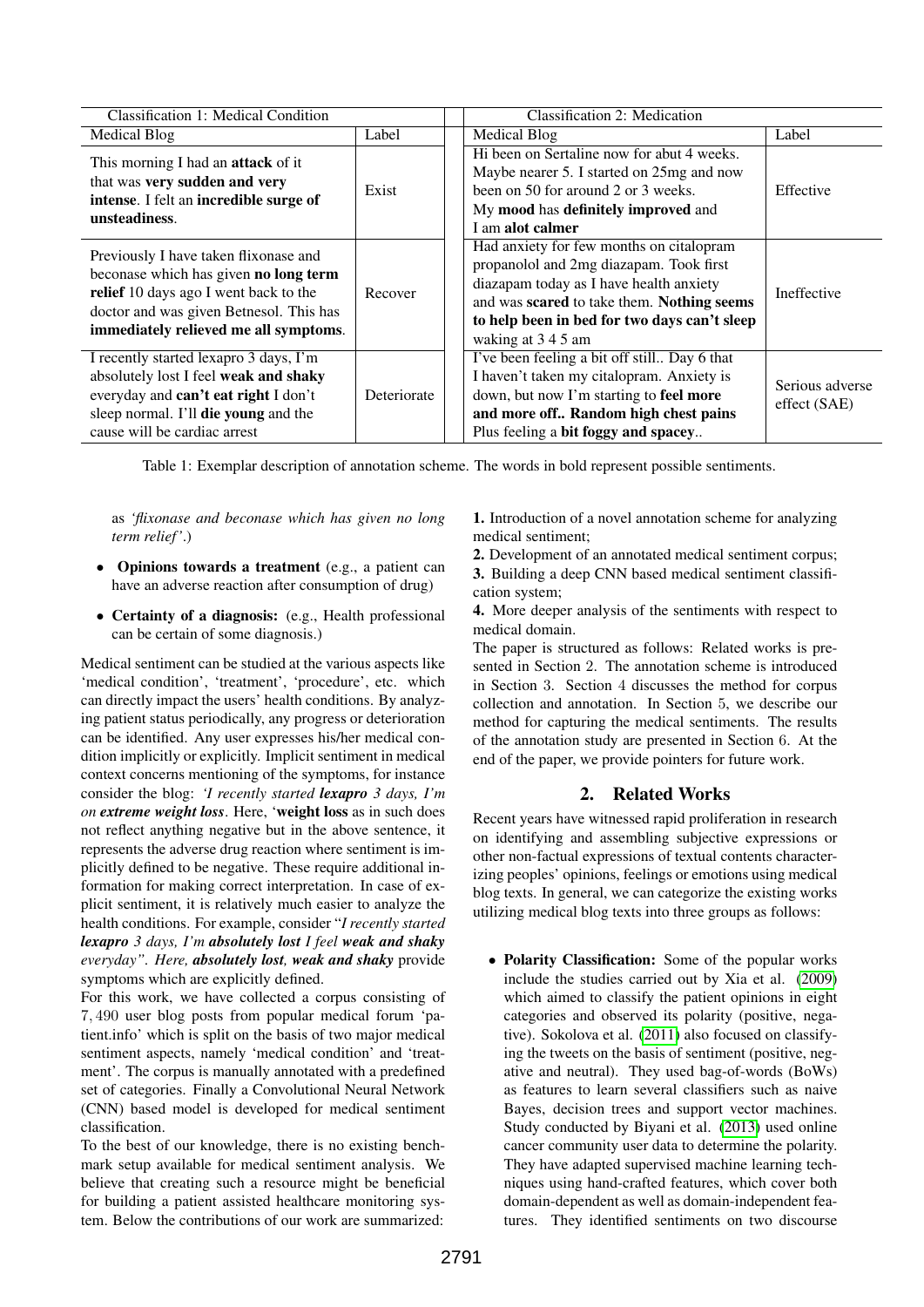functions such as expressive and persuasive. A supervised machine learning model (multi-nominal naive Bayes) is developed using frequency-based features.

- Adverse Drug Relation: For medical domains, social media texts (corresponding to medical forums) have been utilized in the works such as DS [\(Leaman](#page-6-5) [et al., 2010;](#page-6-5) [Nikfarjam and Gonzalez, 2011;](#page-6-6) [Liu and](#page-6-7) [Chen, 2013\)](#page-6-7), MedHelp [\(Yang et al., 2012\)](#page-7-1) and PatientsLikeMe [\(Wicks et al., 2011\)](#page-6-8). Non-medical social media forums like Twitter [\(Nikfarjam et al., 2015\)](#page-6-9) have been exploited to capture adverse drug effect. With the availability of the extensive Adverse Drug Reaction (ADR) lexicons such as Side Effect Resource  $(SIDER)^2$  $(SIDER)^2$  [\(Kuhn et al., 2010\)](#page-6-10), Coding Symbols for a Thesaurus of Adverse Reaction Terms (COSTART), Consumer Health Vocabulary (CHV) [\(Zeng-Treitler et](#page-7-2) [al., 2008\)](#page-7-2) and Medical Dictionary for Regulatory Activities (MedDRA) [\(Mozzicato, 2009\)](#page-6-11), some prominent studies [\(Leaman et al., 2010;](#page-6-5) [Yates and Goharian,](#page-7-3) [2013\)](#page-7-3) focus on exploiting these pre-existing lexicons to identify ADR mentions in user posts. Some of the other popular studies include the works of [\(Na et al.,](#page-6-12) [2012;](#page-6-12) [Sharif et al., 2014\)](#page-6-13) utilizing machine learning based NLP techniques to identify the ADR.
- **Emotion Classification:** Sokolova and Bobicev [\(2013\)](#page-6-14) studied different forms of emotions from medical web documents. They analyzed the categories such as encouragement (hope, happiness), confusion (worry, doubt, concern), gratitude, facts, and facts+encouragement. They applied naive Bayes classifier with the features derived from lexicon Word-NetAffect. Study conducted by Melziet et al. [\(2014\)](#page-6-15) on emotion classification learned SVM using the feature set consisting of BoWs, n-grams and specific attributes.

# 3. Benchmarking and Annotation Scheme

In this section, we define the benchmark setup by studying the sentiment expressed in medical blog posts. Here, we focus on fine-grained medical sentiment aspects of the users' health status and treatment. Our intention is that the annotation scheme should be able to capture multiple perspectives of user health status. Below we provide two important medical aspects with the possible categories of sentiment values:

Classification 1: Medical Problem: Exist, Recover, Deteriorate.

Classification 2: Medication: Effective, Ineffective, Serious adverse effects.

We categorize medical problems into the following three possible sentiment classes:

Exist: Here user shares the symptoms (negative sentiment) of any medical problem.

Recover: The user shares the recovering status (positive

sentiment) from the previous medical problems.

Deteriorate: The user describes its medical condition to be worsen (negative sentiment) over the span of medical treatment.

The other classification strategy concentrates on the effect of the medication. We describe below the possible sentiment values :

Effective: User shares the positive sentiment in the form of usefulness of the treatment.

Ineffective: The no effect of the treatment is reported in the user narration.

Serious adverse effect: User shares the negative opinion towards the treatment mainly in the form of adverse drug effect. The blog post falling under this category has to have the explicit mention of the drug name in the text.

From the examples as presented in Table[-1,](#page-1-0) we analyze that sentiment in clinical narratives cannot always be manifested in single terms or phrases, rather it heavily depends on the context. The concept of medical sentiment is very complex and has multiple facets making it very interesting, but also challenging for automatic analysis.

# 4. CMS: Corpora for Medical Sentiment

Attributed to the fact of growing interest in users' self stated medical reviews, we crawl the medical forums where multiple users discuss on various medical conditions. We consider the following points while selecting the source of information from which to extract the corpus:

- It should be extremely popular and reliable site in search of medical issues with reasonable number of users.
- There should exist fair number of opinions which must either have discussions on medical conditions or medications.

In order to obtain potential and effective sources which satisfy the above requirements, we did exhaustive search exploiting multiple medical forums. The task was quite tedious as most of the forums either do not have sufficient number of users or the text was heavily noisy. After surveying several websites, we chose the 'patient.info' [3](#page-2-1) medical forum. This forum contains on an average 1500 opinions per medical discussion group. We selected popular discussion groups such as *Anxiety*, *Depression*, *Asthma* and *Allergy* having 5, 000 blog posts on an average. In total we collected 10, 000 blog posts of which 5, 188 posts concern about the medical conditions and 2, 302 contain medication related blog posts which were collected during the period of  $25<sup>th</sup>$  September 2016 to  $15<sup>th</sup>$  November 2016. We removed 2, 510 blog-posts which did not have any mention of medication or medical condition. To ensure the confidentiality of user, all the user related information were removed. The statistics of corpus are presented in Table[-2](#page-3-0) and Table[-3.](#page-3-1) A team of three expert annotators independently annotated the user posts with three classes on both the classification strategies. The Cohen's kappa approach [\(Cohen, 1960\)](#page-6-16) was

<span id="page-2-0"></span><sup>2</sup> http://sideeffects.embl.de/

<span id="page-2-1"></span><sup>3</sup> https://patient.info/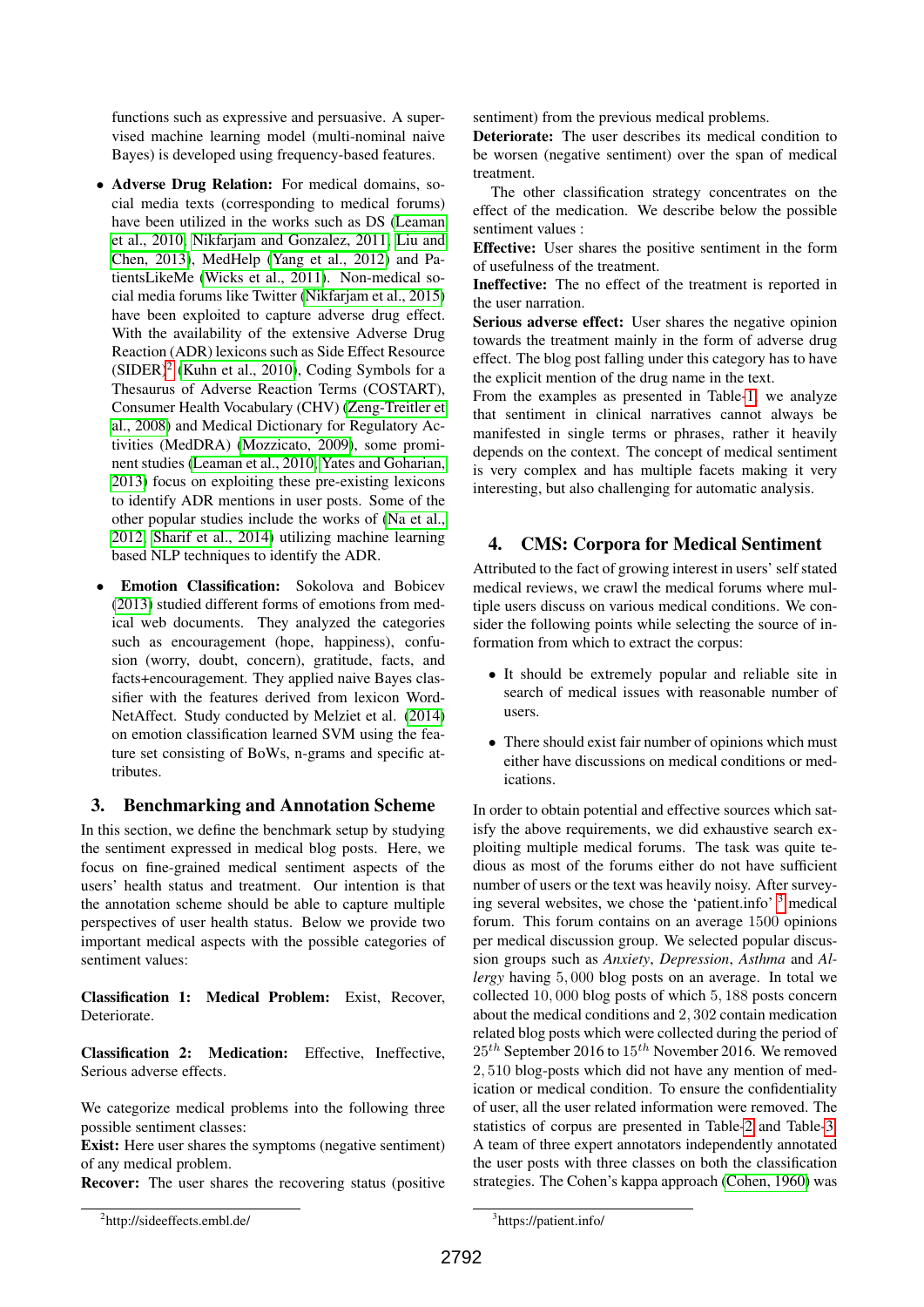<span id="page-3-2"></span>

Figure 1: Proposed architecture for predicting the medical sentiment from blog-post.

<span id="page-3-0"></span>

| Classification 1: Medical Condition |     |                       |                                     |       |
|-------------------------------------|-----|-----------------------|-------------------------------------|-------|
| Exist                               |     | Recover   Deteriorate | $Avg \# of$   Avg # of<br>sentences | words |
| 2396                                | 703 | 2089                  | 10                                  | 192   |

Table 2: Dataset statistics for classification-1

<span id="page-3-1"></span>

| Classification 2: Medication |               |                                       |           |       |
|------------------------------|---------------|---------------------------------------|-----------|-------|
| Effective                    | I Ineffective | Serious Adverse   Avg # of   Avg # of |           |       |
|                              |               | Effect                                | sentences | words |
| 462                          | 613           | 1.226                                 |           | 176   |

Table 3: Dataset statistics for classification-2

used to measure the inter-annotator agreement. We observe high agreement ratio of 0.79 for exact matching of the class with respect to each blog post.

# 5. Approach for Capturing Medical Sentiment

In this section we have presented the approach developed for extracting sentiments of users' posts in medical blogs.

#### 5.1. Network for Identifying Severity Level

In this section we propose a method based on CNN that exploits sentiments from health forums (or, medical blogs) in augmentation layer. As presented in Figure[-1,](#page-3-2) the proposed model has four different components which are similar to the conventional CNN components as proposed by [\(Kim,](#page-6-17) [2014\)](#page-6-17). The first layer represents the input layer which takes a complete blog post in the form of vector representation (word embedding) and outputs a probability corresponding to the classification types. We use max-pooling over the whole blog post to obtain global features through all the filters. This pooled feature is fed into the fully connected neural network. In the output layer, we use the softmax classifier to automatically classify the post into three output classes. We describe below the layers of our proposed model in details:

- 1. Input layer: Each blog post is provided as the input to the model.
- 2. Word embedding layer: This layer encodes every word into a real-valued vector. Given a blog text M consisting of n words  $w_1, w_2, w_3, \dots, w_n$ , each word  $w_i$  is transformed into real-valued vector  $x_i$ . Each word in  $M$  is looked up in the corresponding word embedding matrix  $W \in R^{k \times |V|}$ , where |V| represents fixed length vocabulary and  $k$  is the word embedding size. The blog-post representation matrix  $x_{1:n_W}$  can be constituted as:

$$
x_{1:n_W} = x_1 \otimes x_2 \dots \otimes x_{n_W} \tag{1}
$$

where ⊗ represents the concatenation operator. We perform zero padding in case the number of the words in blog text is less than  $n$  to fix the length.

3. Convolution layer: Word embedding is fed as the input to the convolutional layer where filter  $\mathbf{F} \in \mathbb{R}^{m \times k}$ is convoluted to the context window  $x_{i:i+m-1}$  of h words for each blog-post as follows.

$$
c_i = f(\mathbf{F}.x_{i:i+m-1} + b) \tag{2}
$$

where  $f$  is non-linear function<sup>[4](#page-3-3)</sup> and  $b$  is a bias term. The feature map  $f$  is generated by applying given filter F to every potential window of word in the blog-post.

$$
f = [g(\mathbf{F} \cdot x_{1:1+h-1} + b), g(\mathbf{F} \cdot x_{2:1+h-1} + b) \dots g(\mathbf{F} \cdot x_{n-h+1:n} + b)]
$$
  
=  $[f_1, f_2, f_3, \dots, f_{n-h+1}]$  (3)

<span id="page-3-3"></span><sup>&</sup>lt;sup>4</sup>In our experiments we have used the rectified linear unit as a non linear function.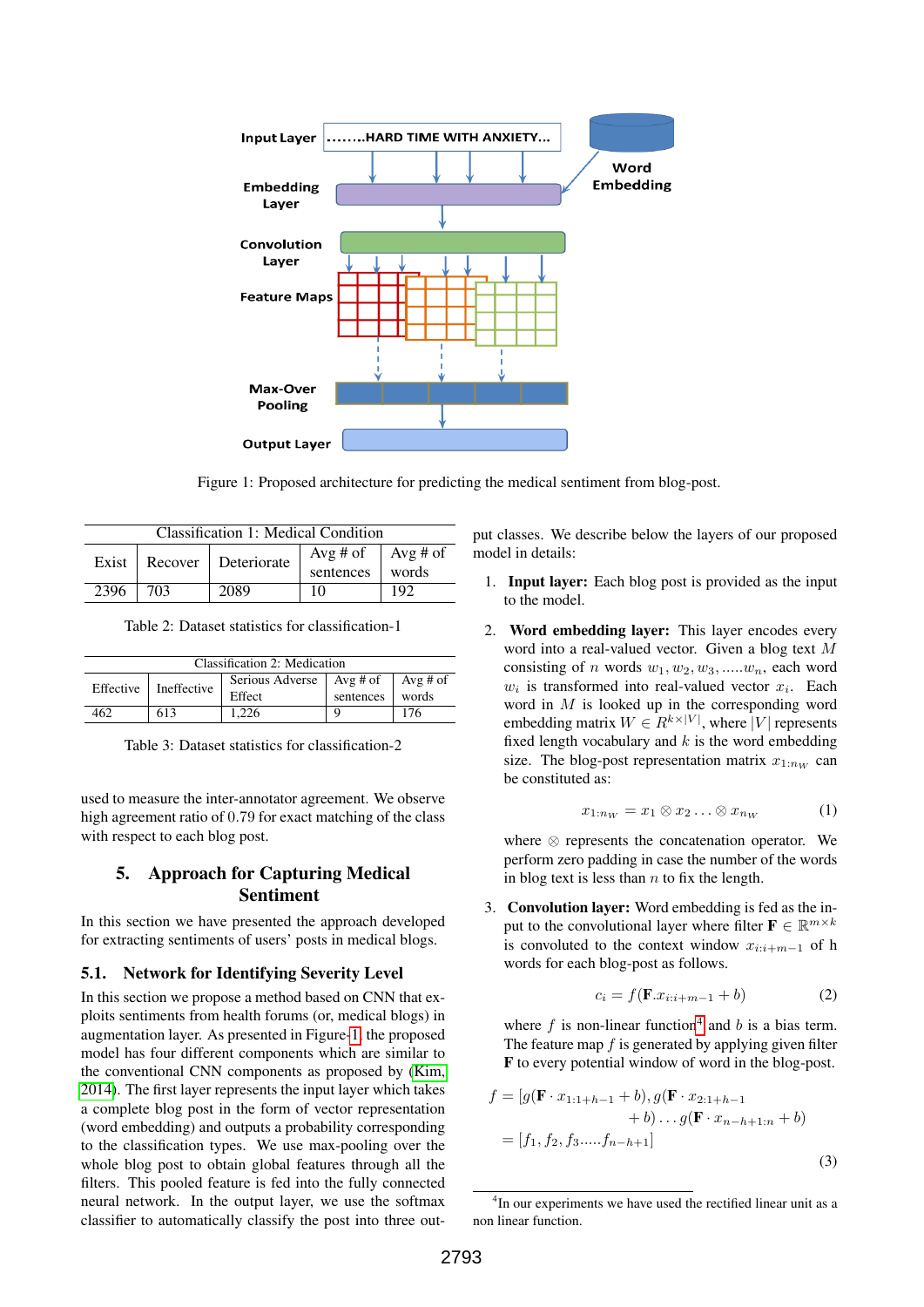<span id="page-4-3"></span>

| <b>Classification Strategy</b> | <b>Classification Models</b> |               | Precision | Recall | F <sub>1</sub> -Score |
|--------------------------------|------------------------------|---------------|-----------|--------|-----------------------|
| <b>Medical Condition</b>       | <b>Baselines</b>             | <b>SVM</b>    | 0.42      | 0.49   | 0.43                  |
|                                |                              | Random Forest | 0.45      | 0.48   | 0.46                  |
|                                |                              | <b>MLP</b>    | 0.41      | 0.43   | 0.40                  |
|                                | CNN                          |               | 0.68      | 0.60   | 0.63                  |
| Medication                     | <b>Baselines</b>             | <b>SVM</b>    | 0.74      | 0.76   | 0.75                  |
|                                |                              | Random Forest | 0.72      | 0.73   | 0.73                  |
|                                |                              | <b>MLP</b>    | 0.74      | 0.75   | 0.74                  |
|                                | CNN                          |               | 0.86      | 0.77   | 0.82                  |

Table 4: Performance comparison of CNN architecture with other baseline classifiers

<span id="page-4-4"></span>

| <b>Effective</b>              | <b>Ineffective</b>             | <b>Adverse Drug Effect</b>   |  |
|-------------------------------|--------------------------------|------------------------------|--|
| feeling wonderful More energy | feeling down Moods fluctuating | feel odd sensations skin     |  |
| feel like normal person now   | feel like death! feel          | feeling like drunk night     |  |
| feel most comfortable pacing  | feel totally hopeless almost   | feel horrible dizzy sickly   |  |
| feel great better than done   | feel really down and hard      | feel super nauseous sleeping |  |

Table 5: The set of informative 4-grams over different classes of Medication category

In order to increase the coverage of n-gram model, multiple filters with different window sizes can be applied.

4. Pooling layer: The function of the pooling layer is to gradually minimize the spatial size of the representation by identifying the most abstracted feature generated by the convolutional layer. It involves non-linear down sampling to extract most relevant set of features. In our work, we apply max-pooling operation over feature map and set the maximum value as a feature for this particular filter. The max-pooling operation is performed over feature map as follows:

$$
\hat{d} = max(f_1, f_2, f_3 \dots f_{n-h+1})
$$
 (4)

5. Output layer: The blog-level feature vector is passed to the softmax layer to label ' $y$ ' from a discrete set of classes for the corresponding blogs 'M'.

## 5.2. Hyperparameter Settings in CNN

The values of hyper-parameters are determined from preliminary experiments by evaluating the model's performance using 5-fold cross validation by varying the convolution feature sizes (100, 200 & 300). Word embedding is generated through pre-trained Google news word embedding model. Specifically, all the deep learning models use the 300-dimension word embedding, feature map size of 300 on multiple filters with window sizes of 3, 4, 5. We use Adam [\(Kingma and Ba, 2014\)](#page-6-18) as our optimization method with a learning rate of 0.001. Training was performed using stochastic gradient descent over mini-batches considering the Adadelta [\(Zeiler, 2012\)](#page-7-4) update rule. As a regularizer, we use dropout [\(Hinton et al., 2012\)](#page-6-19) with a probability of 0.5. After training, we choose the best performing model to be evaluated on the test sets. The model introduced in this paper is implemented on Theano<sup>[5](#page-4-0)</sup>.

# 6. Experimental Results and Analysis

To evaluate the effectiveness of our algorithm, we have developed three strong baselines models:

**Baseline 1:** The first baseline model is constructed by training SVM [\(Cortes and Vapnik, 1995\)](#page-6-20).

Baseline 2: In this model, we use Random Forest [\(Breiman, 2001\)](#page-6-21) based classification model.

Baseline 3: Multi-layer perceptron (MLP) [\(Collobert and](#page-6-22) [Bengio, 2004\)](#page-6-22) is utilized to learn the model. In order to learn the baseline classifiers, we used the following feature set which is specific to the forum data.

- N-grams: This feature plays a very important role in capturing the contextual information of the blog. We generated uni-grams, bi-grams, tri-grams with respect to the target words within the window size of  $[-2, 2]$ .
- Medical abbreviated feature: Generally, users tend to use abbreviated wordforms to describe medical condition or treatment for e.g., ECG/EKG for Electrocardiogram. We created medical abbreviation dictionary by crawling medical acronym and abbreviation related website<sup>[6](#page-4-1)</sup>. We generated binary feature which sets the feature value to 1, if the target word is present in the dictionary else the value is set to 0.
- Sentiment feature: We designed three real valued features which compute the positive, negative and neural sentiment scores of the blog by finding number of positive, negative and neutral words in a document. The sentiment score was calculated by using most recent and popular lexicon, SentiWordnet<sup>[7](#page-4-2)</sup>. These three sentiment scores were calculated by the following equation:

$$
Score^{(K)}(blog) = \sum_{i=1}^{n} SC^{(K)}(w_i)/n
$$
 (5)

<span id="page-4-0"></span><sup>5</sup> http://deeplearning.net/software/theano/

<span id="page-4-1"></span><sup>6</sup> http://www.health.am/acronyms/

<span id="page-4-2"></span><sup>7</sup> http://sentiwordnet.isti.cnr.it/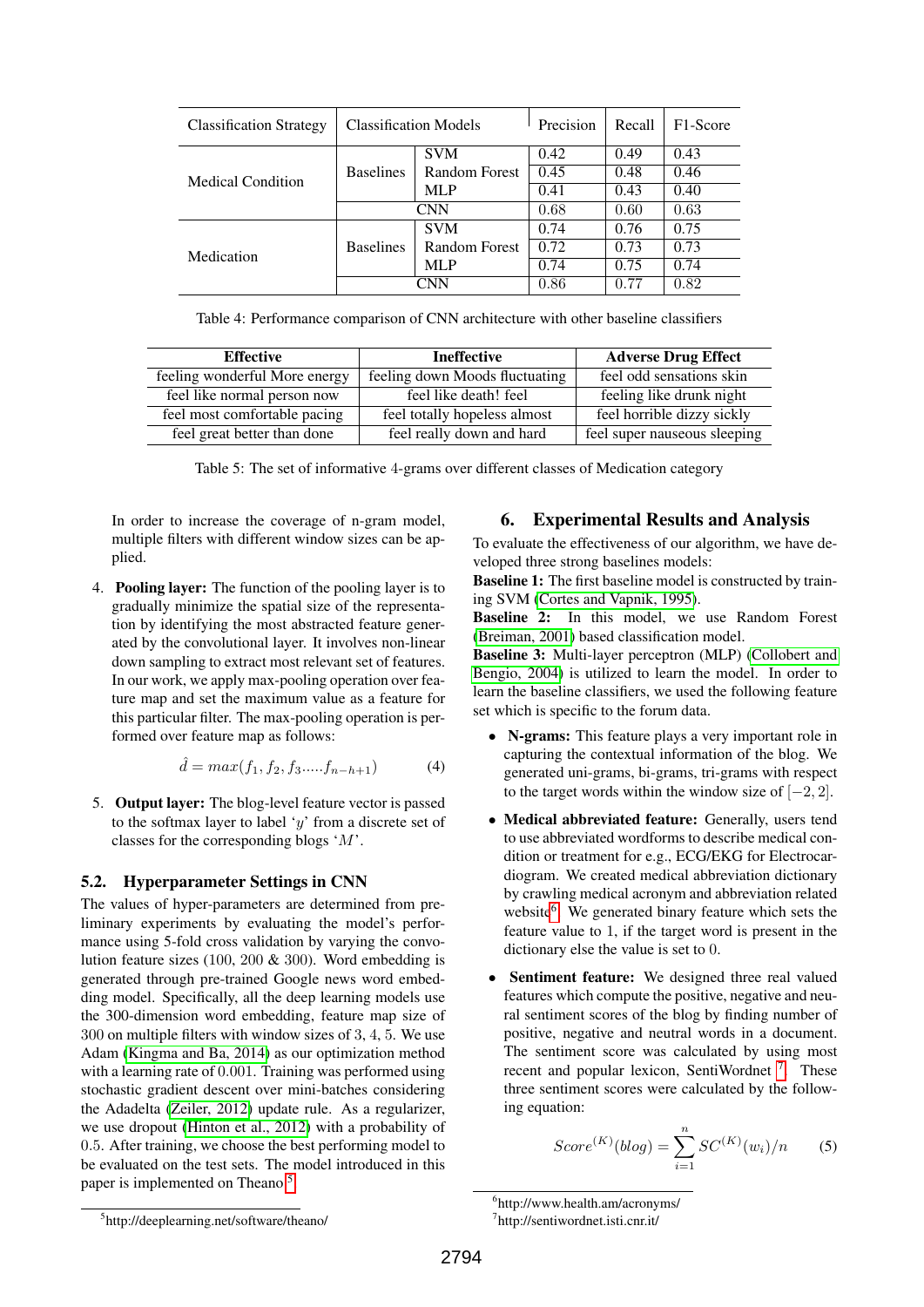<span id="page-5-1"></span>

Figure 2: Sentiment word distribution through SentiWordNet

<span id="page-5-0"></span>

Figure 3: Confusion Matrix for both the classification strategies

Here  $SC^{(K)}$  denotes the sentiment score of the word for  $k^{th}$  sentiment where  $K \in \{+, -, neutral\}$  and n is the number of words (w) in a medical blog.

We have reported the results obtained by our CNN based sentiment classification model along with other baseline models in Table[-4.](#page-4-3) The CNN system that uses only the pretrained embedding achieves 63% and 81% F1-Score values on *medical condition* and *medication* classification strategies, respectively. The confusion matrix for both types of classification problems is presented in Figure[-3.](#page-5-0) Our CNN based model obtains significant performance improvements over all the three baselines for both the classification strategies. Feature ablation experiments are also conducted to analyze the importance of different features selected. Analysis shows that medical abbreviation and sentiment scores are not effective features in medical setting.

#### 6.1. Major Analysis

Our analysis on the user-generated medical blog reveals that the usual health status information is presented in an elusive way by the user. The word usage in the medical blog is more implicit and requires deeper analysis of metaphor and sarcasm. We have illustrated these scenarios in Figure-[2,](#page-5-1) where our system was unable to capture the implicit negative or positive sentiment present in the users' posts and thus the posts were classified into neutral.

The general SentiWordNet(SWN) lexicon is observed to be not assisting the system in capturing the sentiment in medical setting. For example, consider a text from medical blogpost

### *"all the sudden my heart like drops and feels like its going to stop."*.

Here, the phrase 'heart like drops' and 'going to stop' are user's narrated symptoms presenting the examples for implicit negative sentiment. However, the SWN lexicon provides the label neutral to these words as in general these do not carry any positive or negative sentiment.

After deep analysis of data, we observed that majority of the medical sentiment occurs in the vicinity of the term 'feel' and its variations. We have generated the 4-grams taking 'feel' as the target word and as shown in Table[-5,](#page-4-4) we have observed that these 4-gram words can provide an effective clue in capturing the sentiment. Further, more semantics and context-dependent features are required to capture the peculiarity of the medical blog text.

We have also observed that deeper understanding of sentiment in MS analysis further requires consideration of the context which may not be available on the blog. For example, problems with a 'head' can be captured with multiple symptoms: 'headache, nausea, fever'. Thereby it is highly required to utilize background knowledge in order to cluster these symptoms to the similar medical condition.

### 7. Conclusions and Future Works

We have presented a large corpus of annotated data collected from the 'Patient.info' forum containing users' original posts written on the 'Anxiety', 'Depression', 'Asthma'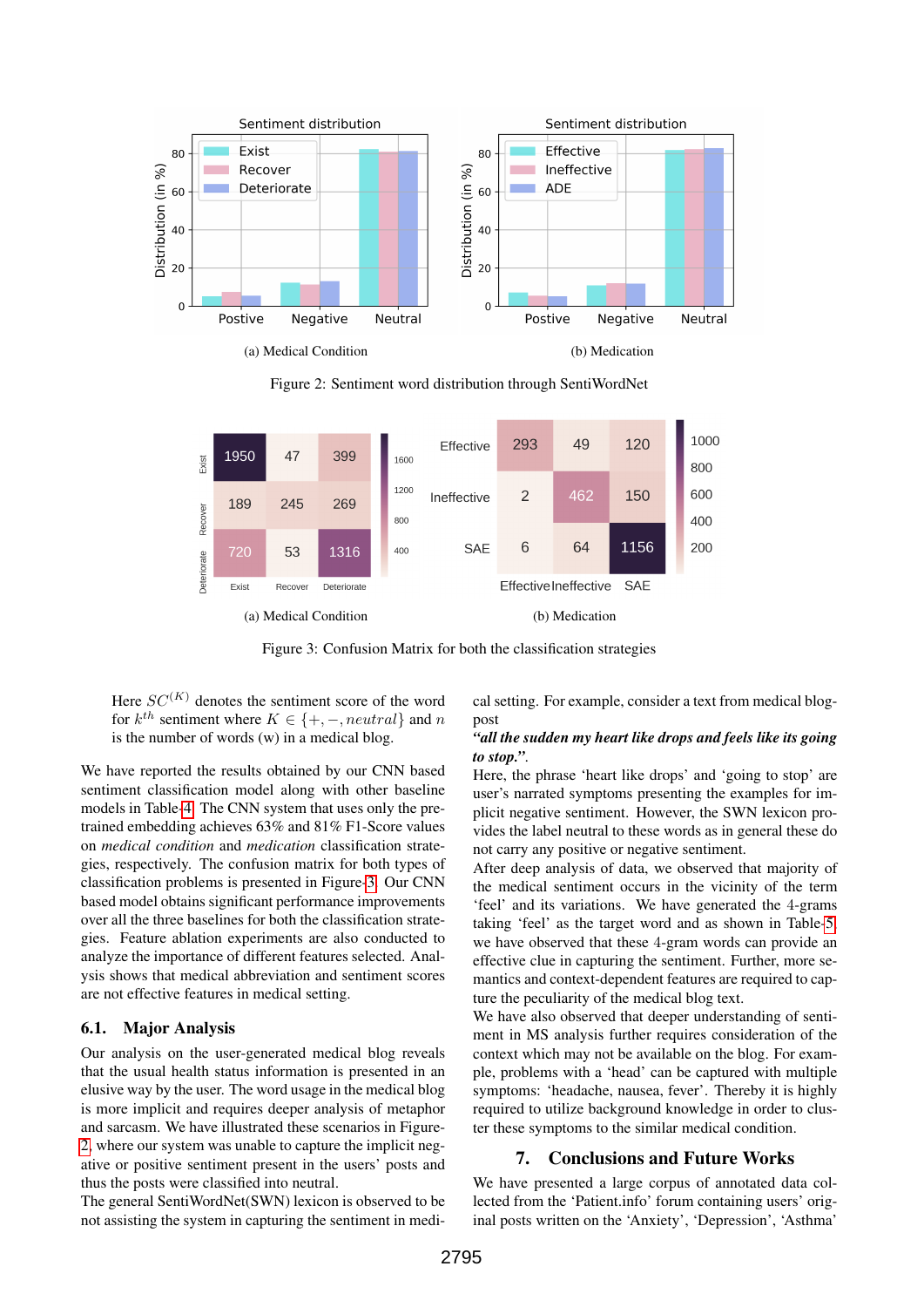and 'Allergy' forums. This paper provides fine-grained annotation scheme to capture the sentiment in medical setting which concentrates on detailed medical aspects such as 'medication' and 'medical condition' instead of conventional polarity (positive or negative) to judge user's health status. We have also presented a deep convolutional neural network based classification framework to predict the possible medical sentiment category for both 'medication' and 'medical condition' classification schemas. We are able to obtain significant performance improvements over the baseline in all the cases. In future, we aim to develop the medical sentiment specific lexicon and would like to propose a method to capture implicit, metaphoric & sarcastic phrases.

## 8. Acknowledgements

Asif Ekbal greatfully acknowledges the Young Faculty Research Fellowship (YFRF) Award, supported by Visvesvaraya PhD scheme for Electronics and IT, Ministry of Electronics and Information Technology (MeitY), Government of India, being implemented by Digital India Corporation (formerly Media Lab Asia).

### 9. Bibliographical References

- <span id="page-6-4"></span>Biyani, P., Caragea, C., Mitra, P., Zhou, C., Yen, J., Greer, G. E., and Portier, K. (2013). Co-training over domainindependent and domain-dependent features for sentiment analysis of an online cancer support community. In *Proceedings of the 2013 IEEE/ACM International Conference on Advances in Social Networks Analysis and Mining*, pages 413–417. ACM.
- <span id="page-6-21"></span>Breiman, L. (2001). Random forests. *Machine Learning*, 45(1):5–32, Oct.
- <span id="page-6-16"></span>Cohen, J. (1960). A coefficient of agreement for nominal scales. *Educational and psychological measurement*, 20(1):37–46.
- <span id="page-6-22"></span>Collobert, R. and Bengio, S. (2004). Links between perceptrons, mlps and svms. In *Proceedings of the twenty-first international conference on Machine learning*, page 23. ACM.
- <span id="page-6-20"></span>Cortes, C. and Vapnik, V. (1995). Support vector machine. *Machine learning*, 20(3):273–297.
- <span id="page-6-0"></span>Denecke, K. and Deng, Y. (2015). Sentiment analysis in medical settings: New opportunities and challenges. *Artificial intelligence in medicine*, 64:17–27.
- <span id="page-6-19"></span>Hinton, G. E., Srivastava, N., Krizhevsky, A., Sutskever, I., and Salakhutdinov, R. R. (2012). Improving neural networks by preventing co-adaptation of feature detectors. *arXiv preprint arXiv:1207.0580*.
- <span id="page-6-2"></span>Kristy Hollingshead, et al., editors. (2017). *Proceedings of the Fourth Workshop on Computational Linguistics and Clinical Psychology — From Linguistic Signal to Clinical Reality*. Association for Computational Linguistics, Vancouver, BC, August.
- <span id="page-6-17"></span>Kim, Y. (2014). Convolutional neural networks for sentence classification. In *Proceedings of the 2014 Conference on Empirical Methods in Natural Language Processing, EMNLP 2014, October 25-29, 2014, Doha, Qatar, A meeting of SIGDAT, a Special Interest Group of the ACL*, pages 1746–1751.
- <span id="page-6-18"></span>Kingma, D. P. and Ba, J. (2014). Adam: A method for stochastic optimization. *CoRR*, abs/1412.6980.
- <span id="page-6-10"></span>Kuhn, M., Campillos, M., Letunic, I., Jensen, L. J., and Bork, P. (2010). A side effect resource to capture phenotypic effects of drugs. *Molecular systems biology*, 6(1):343.
- <span id="page-6-5"></span>Leaman, R., Wojtulewicz, L., Sullivan, R., Skariah, A., Yang, J., and Gonzalez, G. (2010). Towards internetage pharmacovigilance: extracting adverse drug reactions from user posts to health-related social networks. In *Proceedings of the 2010 workshop on biomedical natural language processing*, pages 117–125. Association for Computational Linguistics.
- <span id="page-6-7"></span>Liu, X. and Chen, H. (2013). Azdrugminer: an information extraction system for mining patient-reported adverse drug events in online patient forums. In *International Conference on Smart Health*, pages 134–150. Springer.
- <span id="page-6-1"></span>Losada, D. E., Crestani, F., and Parapar, J. (2017). Clef 2017 erisk overview: Early risk prediction on the internet: Experimental foundations.
- <span id="page-6-15"></span>Melzi, S., Abdaoui, A., Azé, J., Bringay, S., Poncelet, P., and Galtier, F. (2014). Patient's rationale: Patient knowledge retrieval from health forums. In *eTELEMED: eHealth, Telemedicine, and Social Medicine*, volume 2014, page 140.
- <span id="page-6-11"></span>Mozzicato, P. (2009). Meddra. *Pharmaceutical Medicine*, 23(2):65–75.
- <span id="page-6-12"></span>Na, J.-C., Kyaing, W. Y. M., Khoo, C. S., Foo, S., Chang, Y.-K., and Theng, Y.-L. (2012). Sentiment classification of drug reviews using a rule-based linguistic approach. In *International Conference on Asian Digital Libraries*, pages 189–198. Springer.
- <span id="page-6-6"></span>Nikfarjam, A. and Gonzalez, G. H. (2011). Pattern mining for extraction of mentions of adverse drug reactions from user comments. In *AMIA Annu Symp Proc*, volume 2011, pages 1019–1026.
- <span id="page-6-9"></span>Nikfarjam, A., Sarker, A., O'Connor, K., Ginn, R., and Gonzalez, G. (2015). Pharmacovigilance from social media: mining adverse drug reaction mentions using sequence labeling with word embedding cluster features. *Journal of the American Medical Informatics Association*, page ocu041.
- <span id="page-6-13"></span>Sharif, H., Abbasi, A., Zafar, F., and Zimbra, D. (2014). Detecting adverse drug reactions using a sentiment classification framework. In *Proceedings of the sixth ASE international conference on social computing (Social-Com)*.
- <span id="page-6-3"></span>Sokolova, M. and Bobicev, V. (2011). Sentiments and opinions in health-related web messages. In *RANLP*, pages 132–139.
- <span id="page-6-14"></span>Sokolova, M. and Bobicev, V. (2013). What sentiments can be found in medical forums? In *RANLP*, volume 2013, pages 633–639.
- <span id="page-6-8"></span>Wicks, P., Vaughan, T. E., Massagli, M. P., and Heywood, J. (2011). Accelerated clinical discovery using self-reported patient data collected online and a patientmatching algorithm. *Nature biotechnology*, 29(5):411– 414.